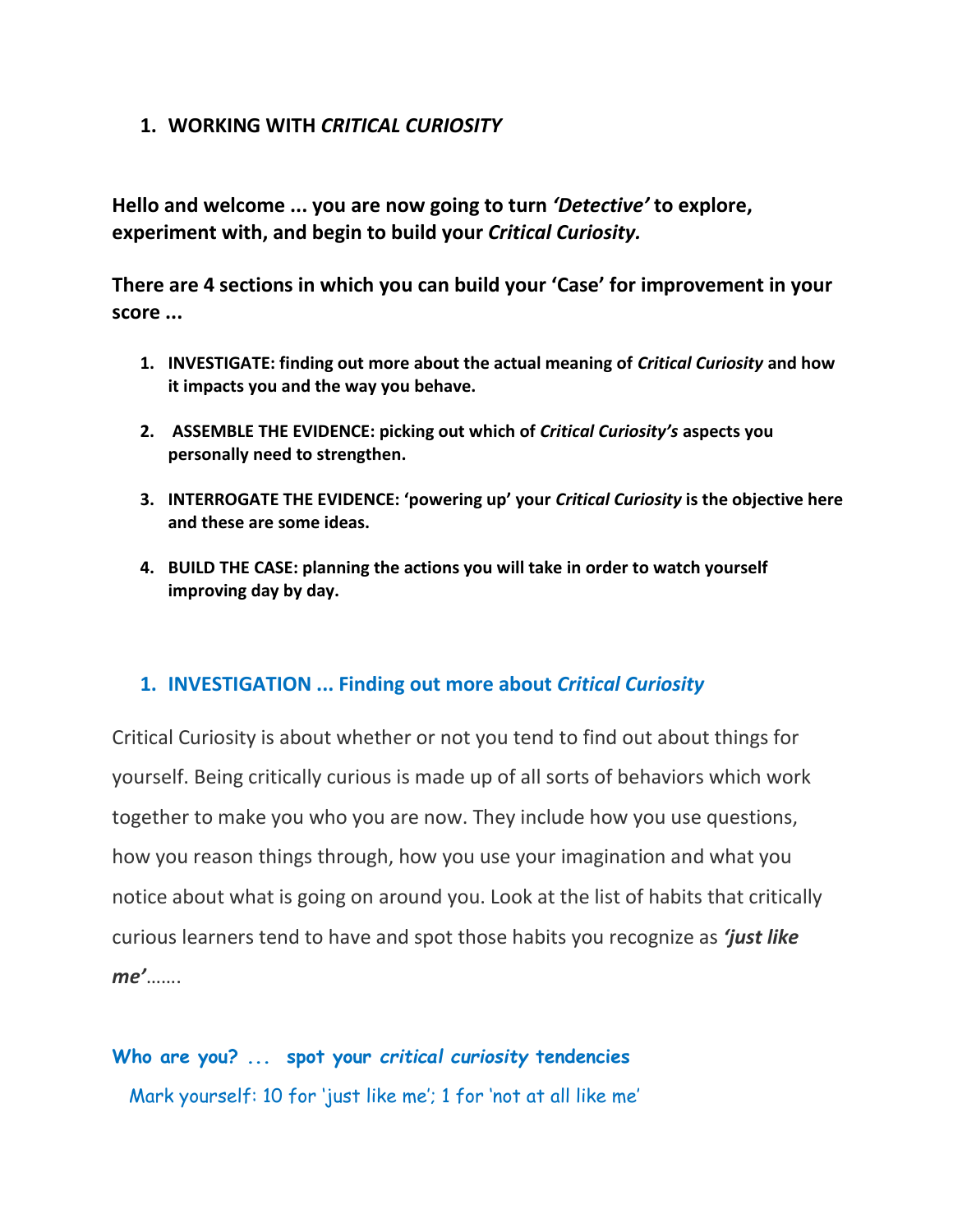## and 5 if there is something you would like to get better at

### **Am I a critically curious learner?:**

| I enjoy a challenge and getting to grips with complexity                          |
|-----------------------------------------------------------------------------------|
| I learn mainly by working things out for myself                                   |
| I am a natural problem-solver, seeking out more information but always needing to |
| fully understand it                                                               |
| I tend not to accept anything at face value                                       |
| I drill down into information I am given and look for further clues and meanings  |
| I often question anything I am told, read or come across as a truth               |
| I'm not afraid to ask questions and raise my doubts and uncertainties in public   |
| I like come to my own conclusion and am inclined to see new knowledge as an       |
| opportunity for further investigation                                             |
| I use my logic and ability to rationalize to work things out for myself           |
| I can construct good arguments and spot the flaws in other people's arguments     |
| I take responsibility for my own learning and enjoy the challenge                 |

## **Now investigate further ...**

- Make a list of those descriptions that are most like you?
- Make a list of those which are less like you?
- In which of your lessons are you most critically curious?
- Why do you think that is?
- What are you critically curious about in life outside school?
- Now make a note of behaviours from the list above that you would like to get better at.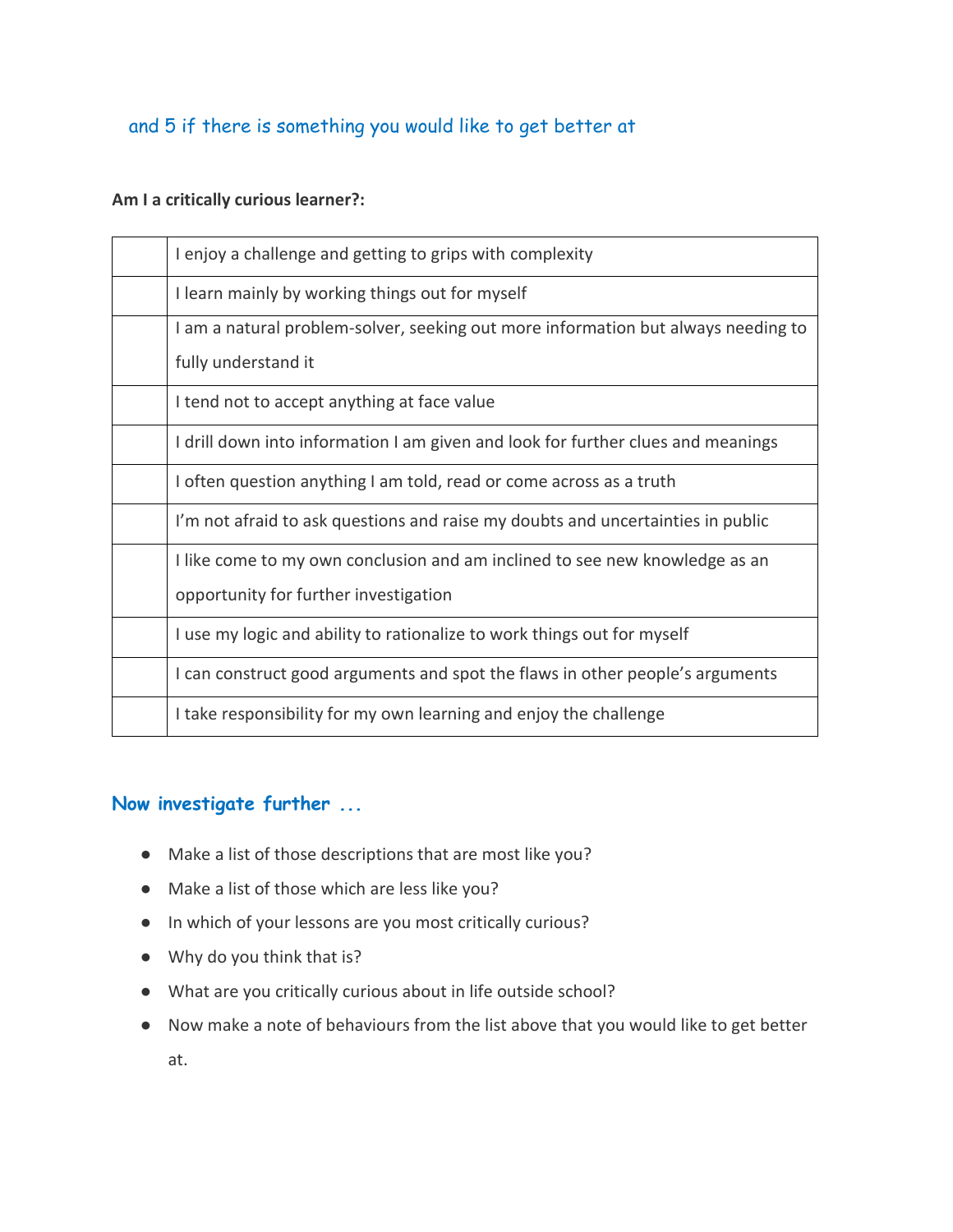**2. ASSEMBLING THE EVIDENCE ... Picking out those aspects of** *Critical Curiosity* **I need to strengthen.**

**Have a quick think about how you react to opportunities to exercise your**  *Critical Curiosity.* **What sorts of things get in the way? Do you behave differently in different subjects?**

**Do as you did during your Investigation ...**

Mark yourself: 10 for 'just like me'; 1 for 'not at all like me' and 5 if there is something you would like to get better at

| I tend to be afraid to ask questions in lessons                                                          |
|----------------------------------------------------------------------------------------------------------|
| I think that asking questions in class can make me look stupid                                           |
| I tend to believe everything that I am told                                                              |
| I think that being able to answer a question correctly is more important than asking<br>questions        |
| I am not really aware of the type of questions I ask (whether they are closed or<br>open)                |
| I need to improve my internet search skills                                                              |
| I'm not that good at finding my way round a nn-fiction book to dig out the<br>information that I need    |
| I should be a lot more sceptical so as not to take so much for granted                                   |
| I don't keep asking the questions until 'I get it"                                                       |
| I don't ask questions of myself or of anyone else to make sure that I have fully<br>understood something |
| I don't really enjoy solving my own problems and would much prefer someone else<br>to do it for me       |
| I don't have the patience to look for evidence to support my views or to take part in<br>an argument     |
| I'm not sure that I would know where to start to look for flaws in an argument                           |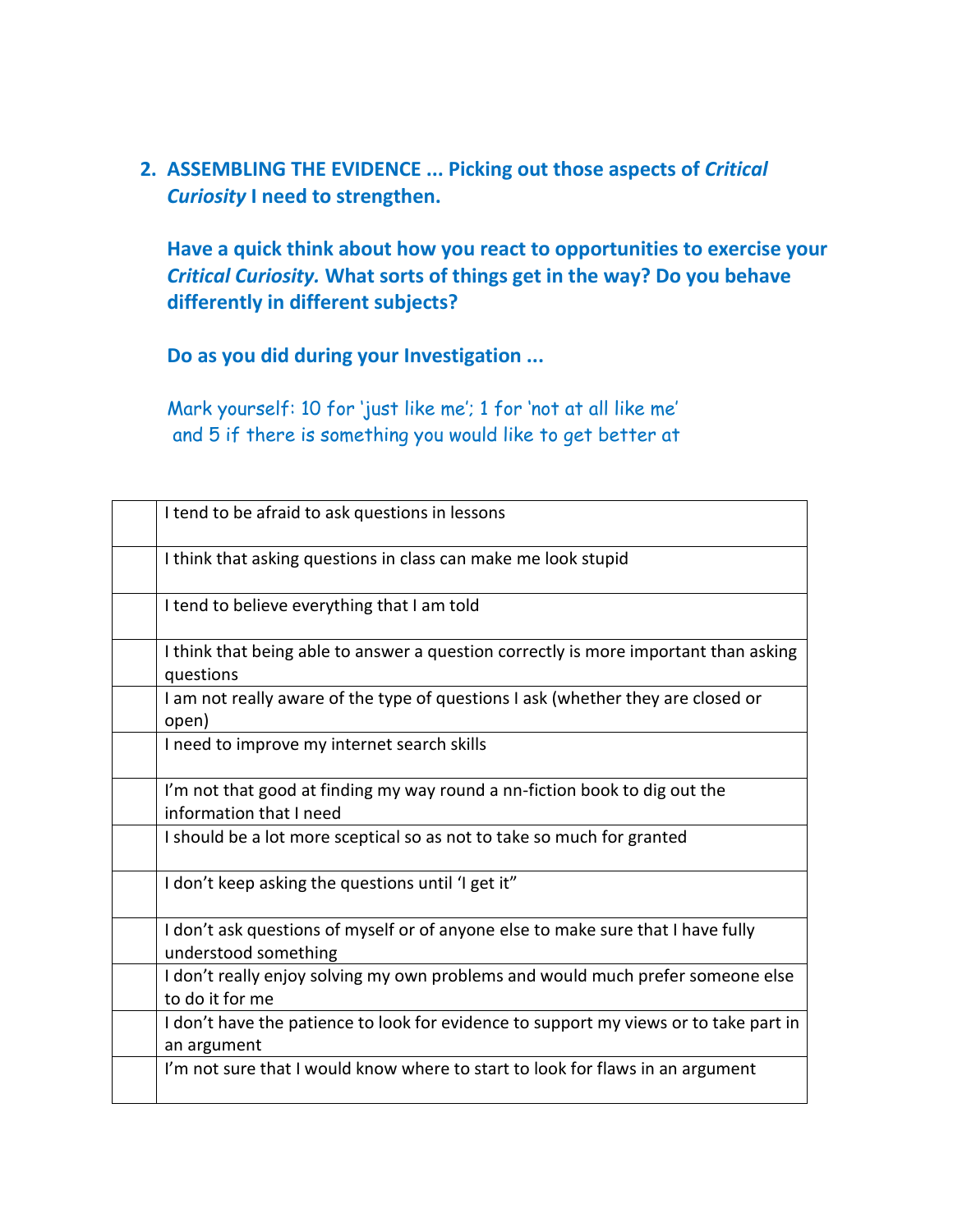## **Now let the evidence speak for itself ...**

- In which subject do you tend to be most critically curious?
- Would your best friend see you in the same way?
- Would your teachers agree with you?
- How might you find out?

## **Make a note of ...**

- 1. Your strengths as a critically curious learner
- 2. Your areas for development
- **3. Behaviors you would like to change or skills that you would like to**

**improve upon to improve your ability to be critically curious**

**3. INTERROGATING THE EVIDENCE ... a few ideas to 'power up' your** *Critical Curiosity* 

**Here are some ideas for activities that you might like to try either at school or in your life more generally.**

- **Developing your search skills**
- **Creating a 'learning' routine**
- **Talking yourself into being more positive**
- **How to check out how you are getting along with making changes**

**DEVELOPING YOUR SEARCH SKILLS**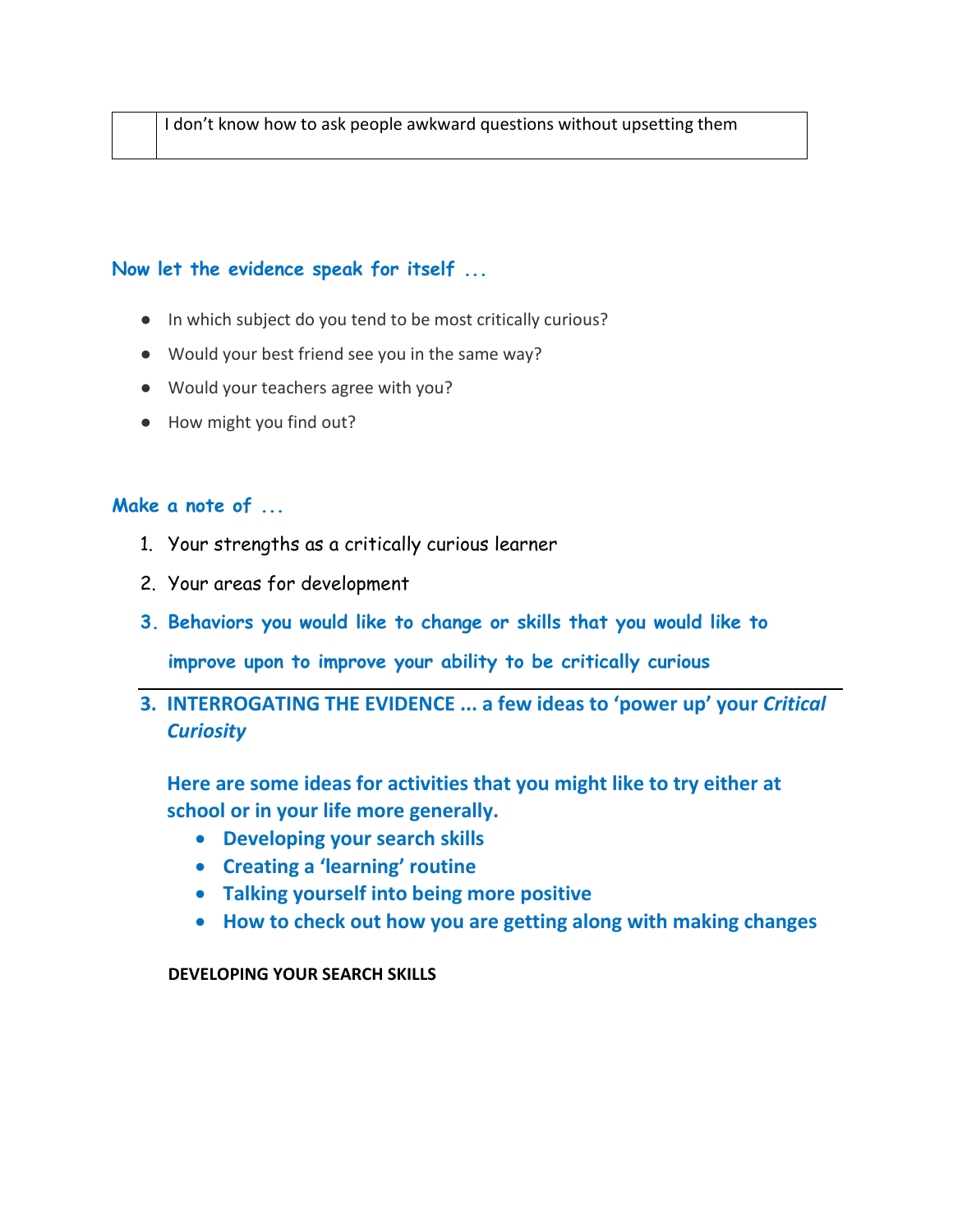#### **TRY THIS WITH A FRIEND**



Pick a subject you want to find out more about and use the search engine on your computer to help you. Try not to be precise about what you want the outcome to be. Note down the key words that have been most helpful in getting you to useful information. Use these words to generate questions that you can feed into the search engine to find out more. Remember that different questions will be needed for different audiences.

#### **CREATING A 'LEARNING' ROUTINE**

**A good way to start is to ask yourself 2 questions ...**

- **1. What am I seeing here? OR What's happening here?**
- **2. What is making me say what I have just said?**

.... Ask yourself what you notice, see or know? When you look at objects such as works of art or historical artefacts, explore a poem, make scientific or geographical observations and investigate concepts such as ageism or democracy

When you have exhausted those thoughts ... **Ask yourself what is making you say what you have just said?** This second question is requiring you to explain yourself. It develops evidence-based reasoning and when you share the interpretations you are making it encourages you to recognise alternatives and multiple perspectives.

#### **TALKING YOURSELF INTO BEING MORE POSITIVE**

#### **What you say to yourself in your head is highly influential in governing how well you learn.**

Here are just 10 positive *Critical Curiosity* statements that will help you engage and strengthen your *Critical Curiosity* energy. **Try using them and you'll be pleasantly surprised at just how interesting even the most dull things can become by asking questions like these!**



- 1. Do I really believe this?
- 2. Where is the actual evidence for this?
- 3. Why should I be convinced that what I am hearing is true?
- 4. Is there more to this than meets the eye?
- 5. What evidence is there to dispute what I am seeing or thinking?
- 6. Why might I be wrong?
- 7. What is odd, unusual or different about what I could be seeing or thinking?
- 8. Have I really got to the bottom of this?
- 9. Have I seen/heard/felt/tasted anything like this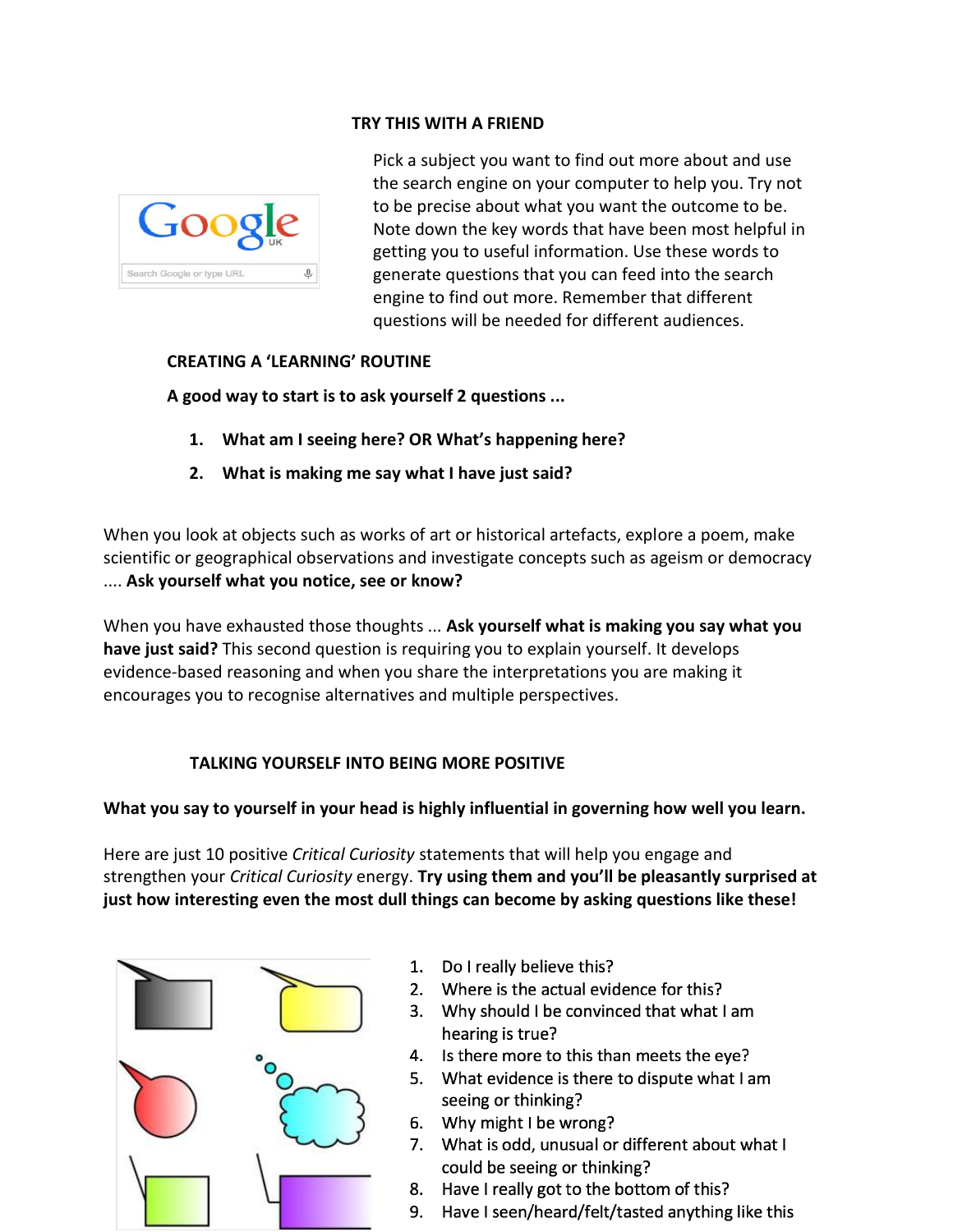#### **HOW TO CHECK OUT HOW YOU ARE GETTING ALONG WITH MAKING CHANGES**

**Here's a little downloadable list to keep in your pocket, pencil case or somewhere easy to get hold of with a list of questions you can ask yourself at the end of any lesson. Using a list like this will help you to check whether or not the** *Critical Curiosity* **behaviors you are trying out are useful to you.**

#### **Which** *Critical Curiosity* **behaviors have I used today?**

- **1. I wondered whether ........................**
- **2. I asked .............................. about ....**
- **3. I really found it hard to believe that ..............................**
- **4. I argued that ............................................**
- **5. I explained my thinking to ............................**
- **6. I researched .............................................**
- **7. I found out that ..................................**
- **8. I made sure that I asked .........................**
- **9. I really got to grips with ....................................**
- **10. I discovered that .........................................**
	- **4. BUILDING THE CASE ... Planning the actions you will now take to experience the changes in your habits and behaviours that you want to make.**

**When you've started on your mission to change and tried a few ideas, look more closely at what you have changed about your way of working.**

Look back at any impact notes you made. Think about:

- Things you **started** doing that you hadn't done previously;
- Things that you **stopped** doing in order to shift the skill;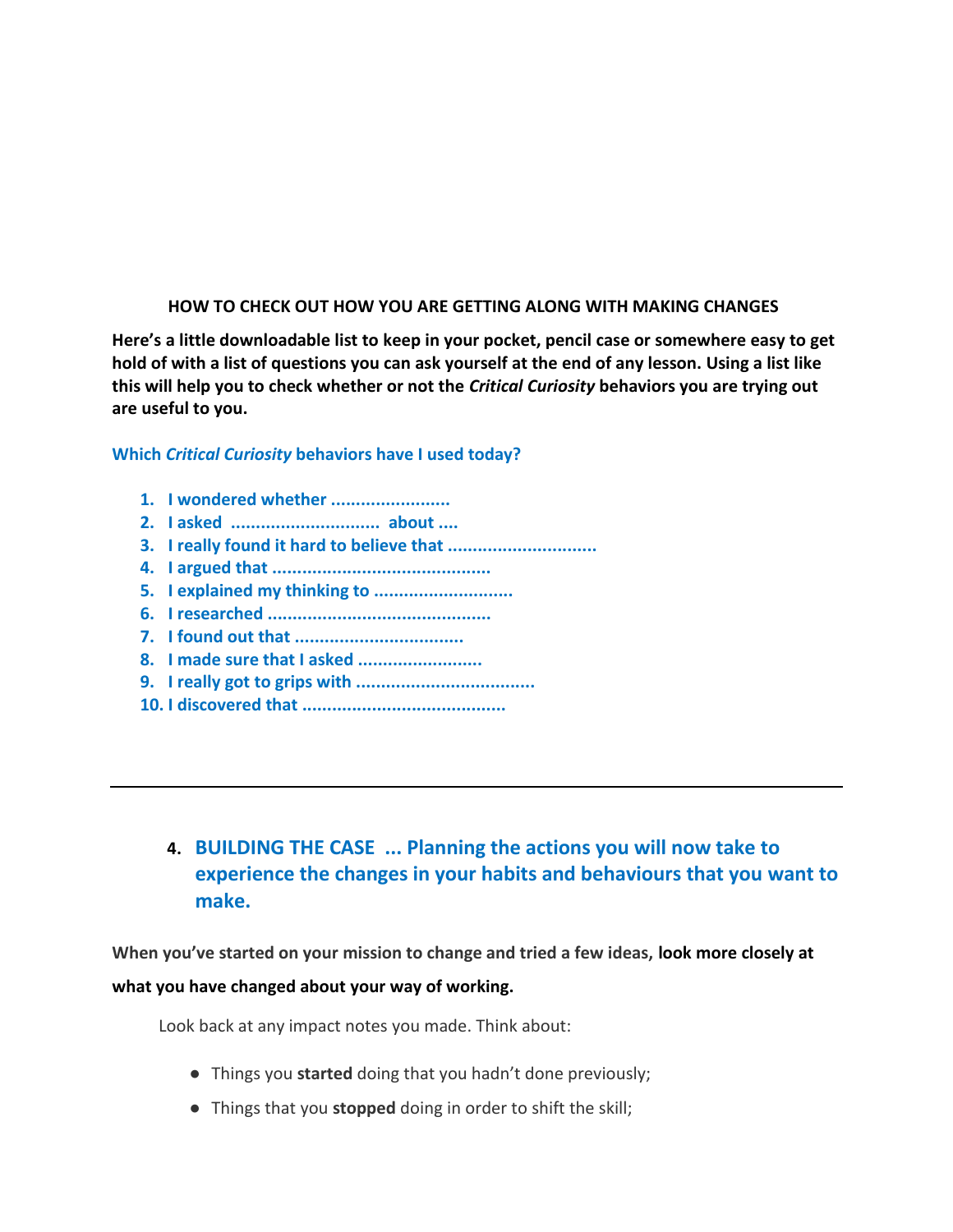- Things you did **more often and less often** in order to hone the skill;
- Things you were already doing and **kept on** doing because they were on the right track.

**Now using the three baskets, offer an overall assessment of the changes you have made.** 



**Identify:**

- Things that worked really well. The ones you feel most satisfied with.
- Things that worked okay but need a bit of finessing.
- Things that didn't seem to work and you quietly stopped doing them.

## **THE RESOURCE CABINET**

## **2. TACKLING IMPROVEMENT ACROSS THE DIMENSIONS**

**With the ELLI profiles to guide them, both students and teachers can use them as a road map, highlighting areas for improvement and directing change. The following ideas are just a few of those that have found favour with our ELLI teaching community.**

### **Changing and Learning**

- Describing how current situations require, and call for, skills and knowledge that have yet to be learned.
- Talking about one's self as a learner in the past, in the present and in the future.
- Exploring opportunities for learning by being alert to what is happening throughout daily life — perhaps keeping a notebook, log or blog to jot down each new learning experience and how/where it might be used

### **Critical Curiosity**

• Encouraging the comparison of ideas or theories that highlight alternative views, opinions and perspectives.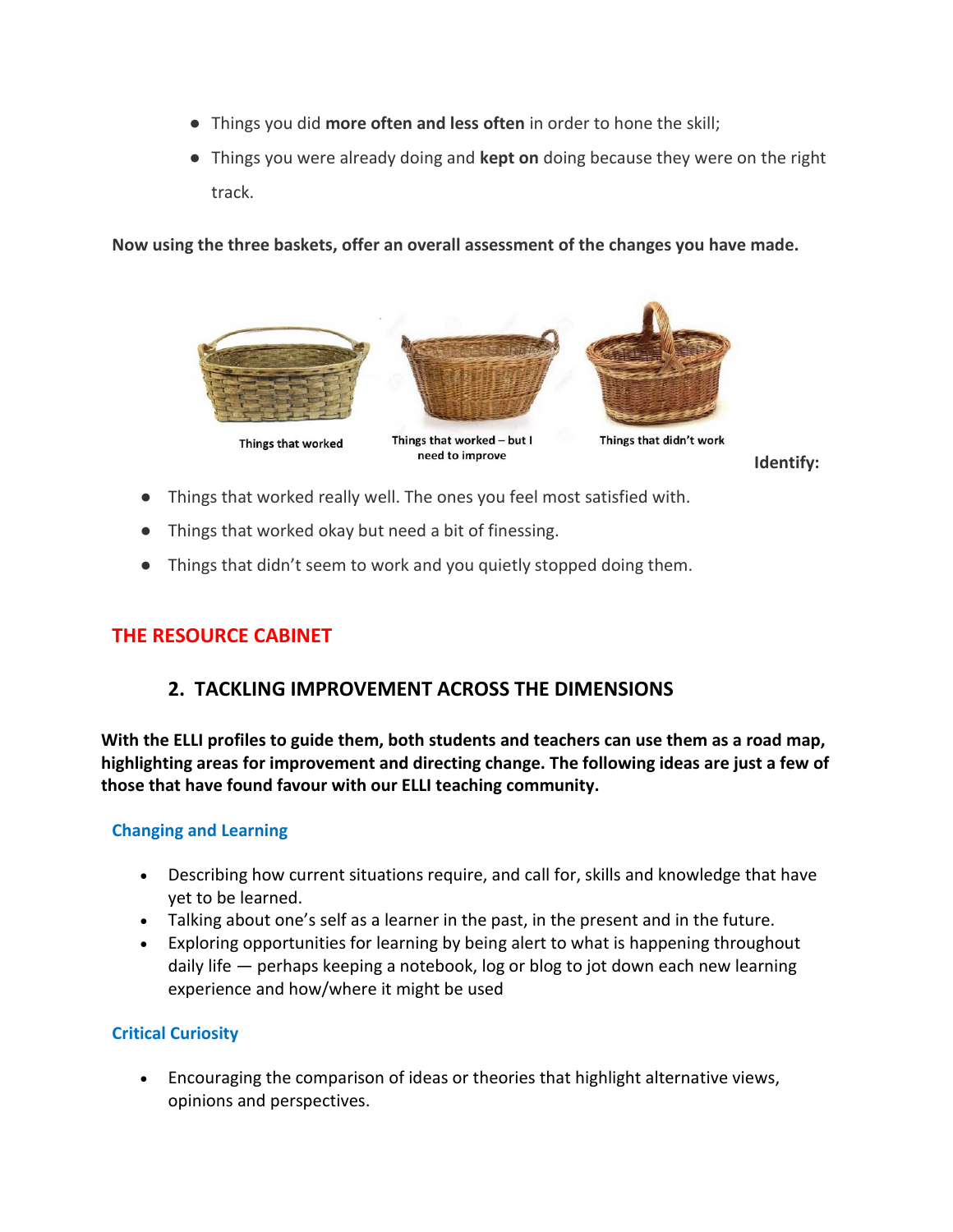- Working within a team to address a complex issue to which there is no simple answer but requiring a compromise solution.
- Getting used to asking one's self 'Why?' on at least four occasions when exploring an issue, theory or fact.
- Actively enquiring into received wisdom rather than accepting it as it is.

### **Meaning Making**

- Encouraging the making of connections between what, on the face of it, appears to be unconnected.
- Making visual connections by drawing diagrams, creating mind-maps or flow charts, colour-coding similarities between concepts, contexts and ideas, etc.
- Asking, 'What else do I do, or know, that could be connected to my first thought, however randomly?'.
- Connecting learning at work or at school with learning at home and with hobbies to engage personal values and stories that have a personal relevance.

### **Creativity**

- Letting the mind and imagination run loose to explore possibilities beyond the apparently impossible.
- Taking an idea to its most extreme or ridiculous, unbundling it and then bringing that thought process back to reality.
- Thinking the unthinkable ... 'a goal is a dream taken seriously!'.
- Purposefully capturing/collecting things that will trigger their imagination.
- Gathering abstract ideas through myths and stories that break the rules of reality.

### **Learning Relationships**

- Drawing a 'network diagram' identifying those who help the learner to learn, and then adding those who could help the learner to learn and improve their performance.
- Practising undertaking a task alone if the learner naturally gravitates towards others to assist with their learning.
- Experimenting with different team roles to expand their repertoire.
- Setting up opportunities to manage conflict and build consensus in teams.

### **Strategic Awareness**

- Understanding why the learner is doing something and keeping the goal in front of them as a constant reminder.
- Listing those particular approaches, actions and activities that enabled successful learning in the past and applying a similar process to a task in hand.